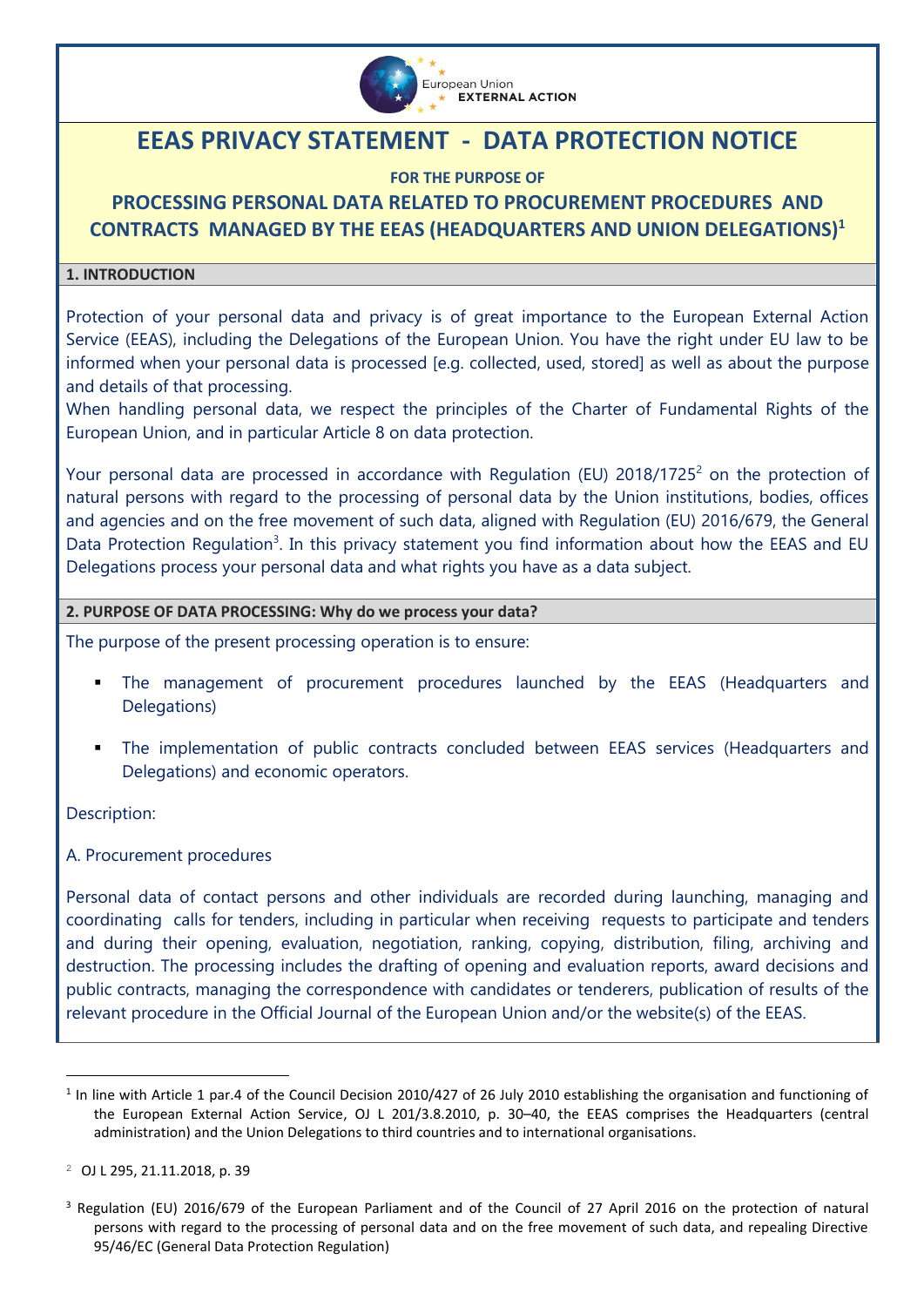In most cases, the tenderers or candidates must provide a declaration on their honour that they are not in an exclusion situation as defined in Articles 136 to 140 of the Financial Regulation.

# B. Contract management

i. Personal data pertaining to the contractor its sub-contractors and/or entities submitting an invoice

Once the procurement procedure has been finalised and the public contract is signed, the personal data pertaining to the contractor and its subcontractors as well as the contact persons is processed by the EEAS for the purposes of the implementation of the public contract. The type of personal data that may be processed can be found in the CVs or any other certification, licence and/or declaration pertaining to the awardee/contractor and its subcontractors. The contract may also contain personal data, notably contact details of authorised representatives.

In cases where purchases or payments are authorised without a procurement procedure and without the conclusion of a public contract, personal data of entities submitting an invoice and/or other supporting documents included in these submitted documents may also be processed (payment against invoice or payment of reimbursable expenses).

ii. Personal data pertaining to the EEAS/data controller or to other natural persons participating in the procurement procedure or the management of the public contract

In cases where access to and the processing of personal data of EEAS staff or other natural persons is needed for the procurement procedure and the performance of the contract (e.g. as contact persons) personal data will be transmitted to the contractor. The obligation of the contractor to comply with EU data protection law will be stipulated in the invitation to tender and the contract.

#### **3. DATA PROCESSED: What data do we process?**

The data, including personal data which may be processed for that purpose, are the following:

- Identification data: name, surname, passport number, ID number, date of birth;
- Function;
- Contact details (e-mail address, business telephone number, mobile telephone number, fax number, postal address, company and department, country of residence, internet address);
- Certificates such as certificates for social security contributions, salaries (payslips) and taxes paid, extracts from judicial records, certificates related to insurances and licences / authorizations concerning the subject of the procurement;
- Bank Account File (BAF): Financial data such as bank account reference (IBAN and BIC codes), VAT number;
- Legal Entity File (LEF): for natural persons and for legal persons;
- Information for the evaluation of a request to participate, a tender or during the contract execution: expertise, technical skills and languages, educational background, professional experience including details on current and past employment;
- Information in the context of monitoring the implementation of the contract (for example timesheets or payslips of the contractor's staff);
- Declaration on honour on exclusion criteria referred to in Articles 136 to 141 of the FR;
- Other non-required information that may be provided by the candidate, tenderer or by the contractor, its staff or subcontractors, such as gender, age or nationality, which is not necessary for the purpose of the procurement or contract implementation.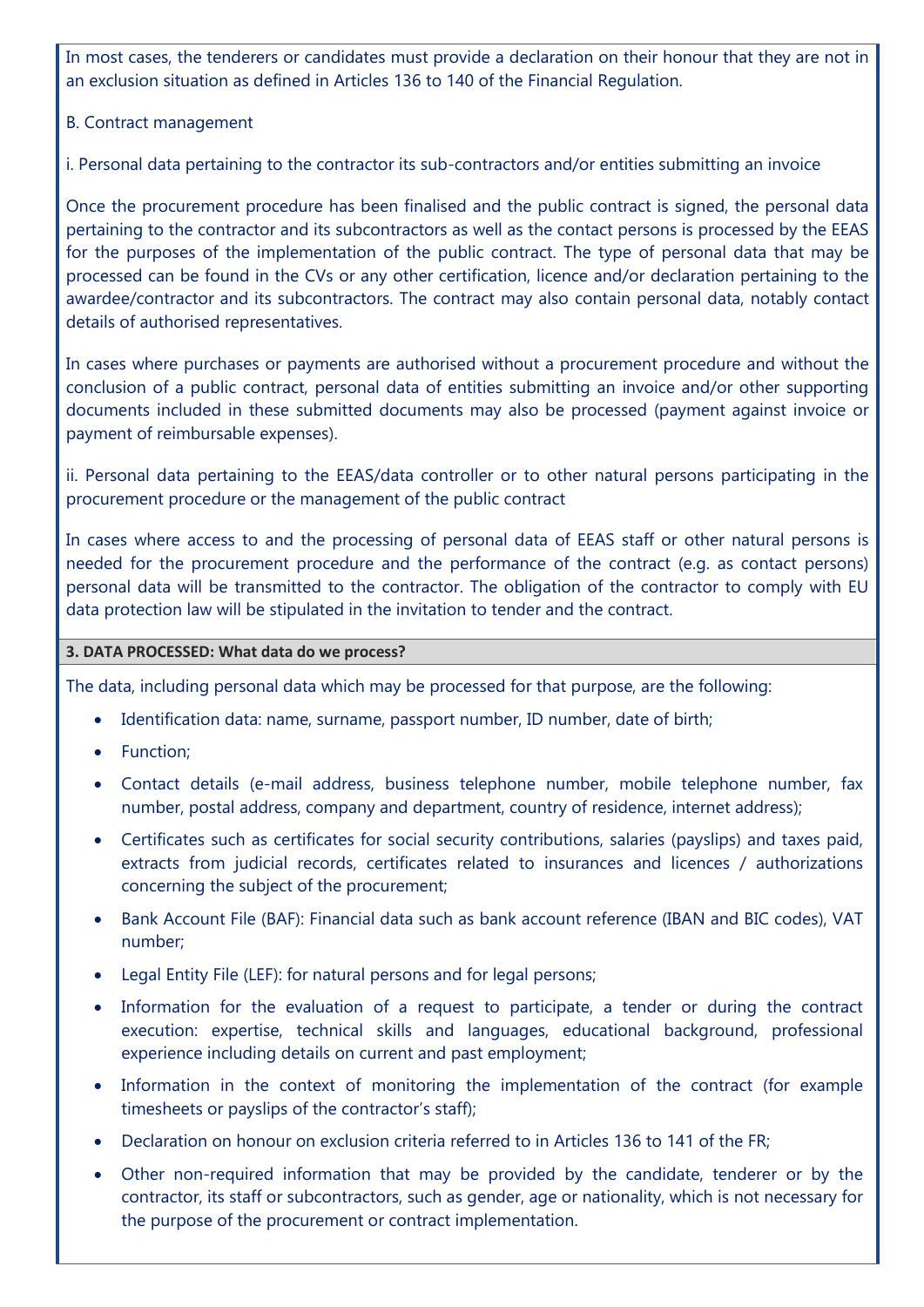#### **4. DATA CONTROLLER: Who is entrusted with processing your data?**

Processing operations are under the responsibility of the Controller, i.e. the European External Action Service.

In the context of procurement procedures, the contact details of the EEAS Directorate / Division / EU Delegation – responsible for carrying out the procurement procedure including the data collection and processing activity under the supervision of the Director / Head of Division / Head of Delegation can be found in the Invitation to Tender.

In the context of managing the public contracts, the contact details of the EEAS Directorate / Division / EU Delegation – responsible for implementing the contract, including the data collection and processing activity under the supervision of the Director / Head of Division / Head of Delegation are indicated in the public contract.

# **5. RECIPIENTS OF THE PERSONAL DATA: Who has access to your data?**

The recipients of the data may be:

- Assigned staff of the EEAS or other EU Institutions, executive agencies, Union bodies or Member States' contracting authorities or seconded national experts or interim agents involved in calls for tenders launched by the EEAS and in the management of the contract in case of inter-institutional procurement or joint procurement in accordance with Article 165 of the Financial Regulation (e.g.: staff in EU Delegations including EEAS staff and local agents; staff from other Union institutions, executive agencies, Union bodies or Member States' contracting authorities called to participate in evaluation committees on the grounds of their expertise);
- Assigned staff of the EEAS in charge of internal audit controls and legal matters;
- External experts, including those established outside the EU, participating in the evaluation of tenders, when external expertise is required on the basis of Article 237 of the Financial Regulation;
- Assigned staff from the Institutions or bodies charged with a monitoring, audit or inspection task in conformity with the European Union law. e.g.: staff of European Anti-fraud Office (OLAF), European Public Prosecutor's Office (EPPO), Investigatory and Disciplinary Office (IDOC), Internal Audit Services (IAS), European Court of Auditors (ECA), the Legal Service of the European Commission (also hereinafter Commission)as well as staff of other General Directorates(DGs) of the European Commission (Secretariat General, DG Budget and clearinghouse) and of other EU institutions upon request necessary in the context of official investigations or for audit purposes (e.g. internal audits, Financial Irregularities Panel referred to in Article 93 of the Financial Regulation, Exclusion Panel referred to in Article 143 of the Financial Regulation, OLAF);
- Assigned staff from Third countries' bodies charged with inspection, investigation or proceeding tasks in conformity with these Third countries' national law;
- Assigned staff of the European Commission Directorate General for Budget (DG BUDG) with regard to the Legal Entity Form (LEF) and Bank Account File (BAF) and the financial transactions in ABAC;
- Members of the public (personal data of the individuals to whom the contract is awarded and contact persons of the organisations to whom the contract is awarded, will be made public, in accordance with the obligation to publish information on the outcome of the procurement procedure pursuant to Articles 163 and 38(2) of the Financial Regulation. The information concerns, in particular, name and address of the awardee, the amount awarded and the subject matter of the contract. It will be published in supplement S of the Official Journal of the European Union and/or on the website(s) of the EEAS);
- Assigned staff of host country authorities and implementation partners who participate in the evaluation of tenders or the implementation of the contract;
- Tenderers and contractors for the data of EEAS staff and other individuals participating in the procurement and contract management processes.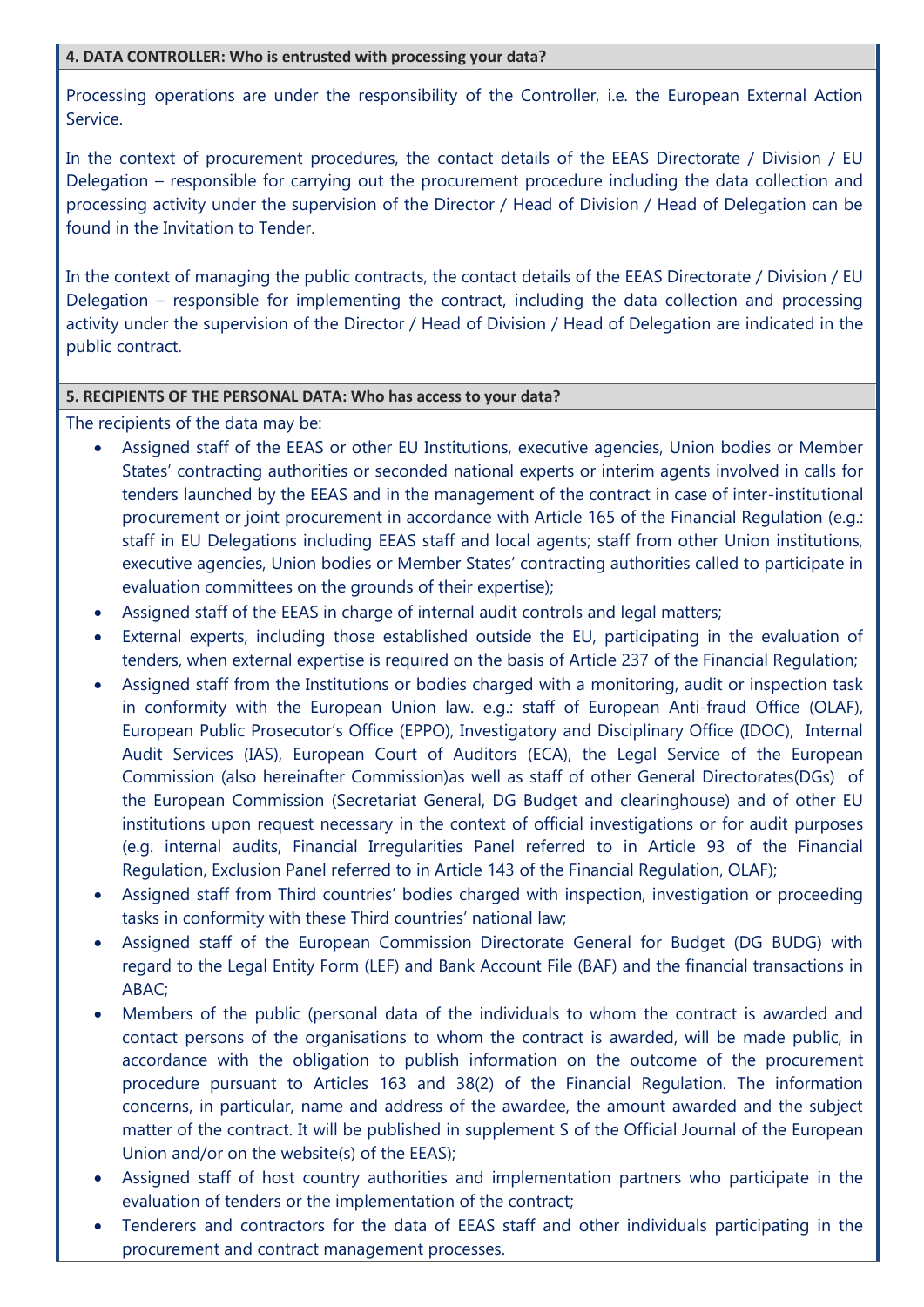Personal data is not intended to be transferred to a Third Country except where stated above. Data may be transmitted to EU Delegations established in Third Countries, to which the Regulation (EU) 2018/1725 fully applies. The given information will not be communicated to third parties, except, where necessary, for the purposes outlined above.

### **6. ACCESS, RECTIFICATION AND ERASURE OF DATA: What rights do you have?**

You have the right to access, verify your personal data and the right to correct your inaccurate, or incomplete personal data taking into account the purpose of the processing. The right of rectification can only apply to factual data processed. Under certain conditions, you have the right to ask the erasure of your personal data or restrict their use as well as to object at any time to the processing of your personal data on grounds relating to your particular situation. Special attention is drawn to the consequences of a request for erasure, as this may lead to an alteration of the terms of the tender and lead to rejection as stated in Article 141 of the Financial Regulation.

We will consider your request, take a decision and communicate it to you without undue delay and in any event within one month of receipt of the request. That period may be extended by two further months where necessary. For more details, you can find information in Articles 14 to 21, 23 and 24 of Regulation (EU) 2018/1725. In specific cases, restrictions under Article 25 of the Regulation may apply.

If you wish to exercise your rights or have questions concerning the processing of your personal data, you may address them to the following contact entities:

- [EEAS-TENDERS@eeas.europa.eu](mailto:EEAS-TENDERS@eeas.europa.eu) (for centrally managed procurement procedures);
- Functional mailbox indicated in the invitation letter (section 4) and/or in the contract (for procurement procedures managed by the Delegations/Headquarter Divisions and for all contracts);
- BA-BS-2@eeas.europa.eu (for any general question).

# **7. LEGAL BASIS: On what grounds we collect your data?**

Legal basis:

- Regulation (EU, EURATOM) No 2018/1046 of the European Parliament and of the Council of 18 July 2018 on the financial rules applicable to the general budget of the Union, amending Regulations (EU) No 1296/2013, (EU) No 1301/2013, (EU) No 1303/2013, (EU) No 1304/2013, (EU) No 1309/2013, (EU) No 1316/2013, (EU) No 223/2014, (EU) No 283/2014, and Decision No 541/2014/EU and repealing Regulation (EU, Euratom) No 966/2012, "Financial Regulation", in particular Title V – Common rules, Title VII – Procurement and concessions and Annex I – Procurement;
- For contract management, the legal basis is the particular public contract.

The processing operations on personal data carried out in this context are necessary and lawful under Article 5(1)(a), (b) and (c)of Regulation (EU) 1725/2018:

(a) processing is necessary for the performance of a task carried out in the public interest or in the exercise of official authority vested in the Union institution or body, i.e. the purchase of services, supplies and works via public procurement procedures;

(b) processing is necessary for compliance with a legal obligation to which the controller is subject i.e. the procurement and financial rules;

(c) processing is necessary for the performance of a contract to which the data subject is party or in order to take steps at the request of the data subject prior to entering into a contract if the contractor is a natural person.